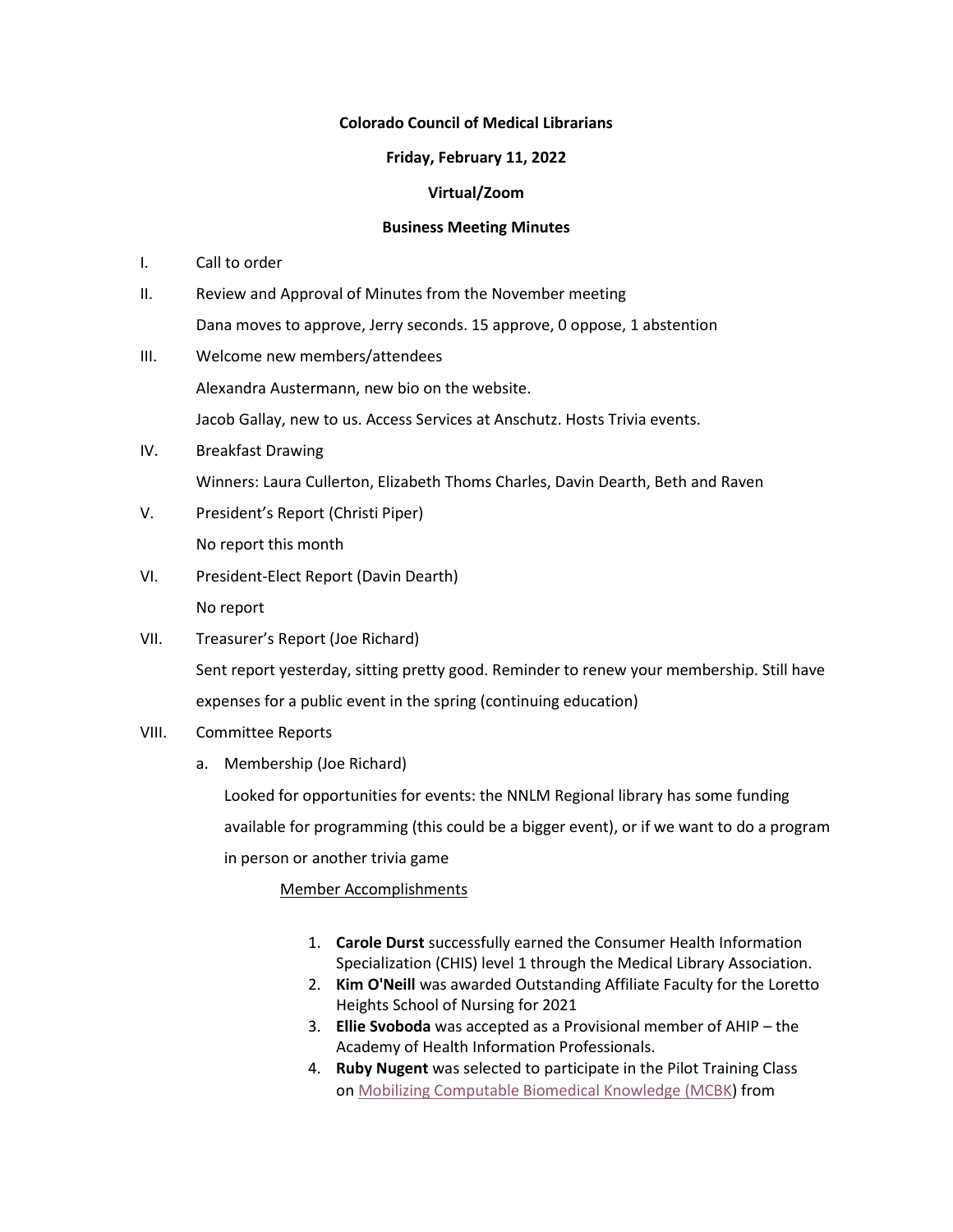December and January. This intensive 40 hour, 5 week course included 15 students and 5 mentors focused on teaching attendees how by learning more about computable applications they can be part of delivering this knowledge and resources to other librarians and healthcare providers.

- 5. **Ruby Nugent** co-presented at the [REFORMA National Conference](https://www.reforma.org/rnc) with other MLA Latinx Caucus members and academic colleagues outlining a year-long [Hispanic/Latinx Inclusive Terminologies Project.](https://osf.io/9mgwq/) This task force was made up of two project teams which conducted a comprehensive scoping review of Hispanic/Latinx terminology specific to the United States in an effort to capture and recognize the diversity of this population. Based on what they found, they then developed several MeSH and Subject Heading suggestions that were then formally submitted to NLM for consideration.
- 6. **Emily Peterson** will be a Doody's Core Title selector for 2022.
- 7. **Maggie Shawcross,** obtained her AHIP-Senior level accreditation at the end of 2022.
- 8. **Alex Austermann** created [a historical timeline for Colorado Parks and](https://cpw.catalog.aspencat.info/)  [Wildlife's 125th anniversary](https://cpw.catalog.aspencat.info/) and created a new homepage for the library catalog to showcase it. She is currently working on another timeline for research history.

#### Publications

- 9. **O'Neill, K.** (2021). The Little Cemetery that Moved. *Regis University Magazine, 29*(2). [https://issuu.com/regisuniversity/docs/21-mkcm](https://issuu.com/regisuniversity/docs/21-mkcm-magazinefa21-final-lowres_1_/24)[magazinefa21-final-lowres\\_1\\_/24](https://issuu.com/regisuniversity/docs/21-mkcm-magazinefa21-final-lowres_1_/24)
- 10. Connolly, T., Coats, H., **DeSanto, K.**, Jones J. (2021). The experience of uncertainty for patients, families and healthcare providers in poststroke palliative and end-of-life care: a qualitative meta-synthesis. *Age and Ageing. 50*(2):534-545. PMID: 33206952. <https://doi.org/10.1093/ageing/afaa229>
- 11. Weeks, A., Justice, A. V., **Nugent, R.,** Rodriguez, B., & Linares, B. (2021). ¡Presente!: Affirming Latinx voices within health sciences library scholarship. *Journal of the Medical Library Association : JMLA*, *109*(4), 693–696. <https://doi.org/10.5195/jmla.2021.1295>
- 12. **Melissa Kovac** is acknowledged in the following publications:
	- a. Beraud, M., Goodhue Meyer, E., Lozano, M., Bah, A., Vassallo, R., & Brown, B. L. (2022). Lessons learned from the use of convalescent plasma for the treatment of COVID-19 and specific considerations for immunocompromised patients. *Transfus*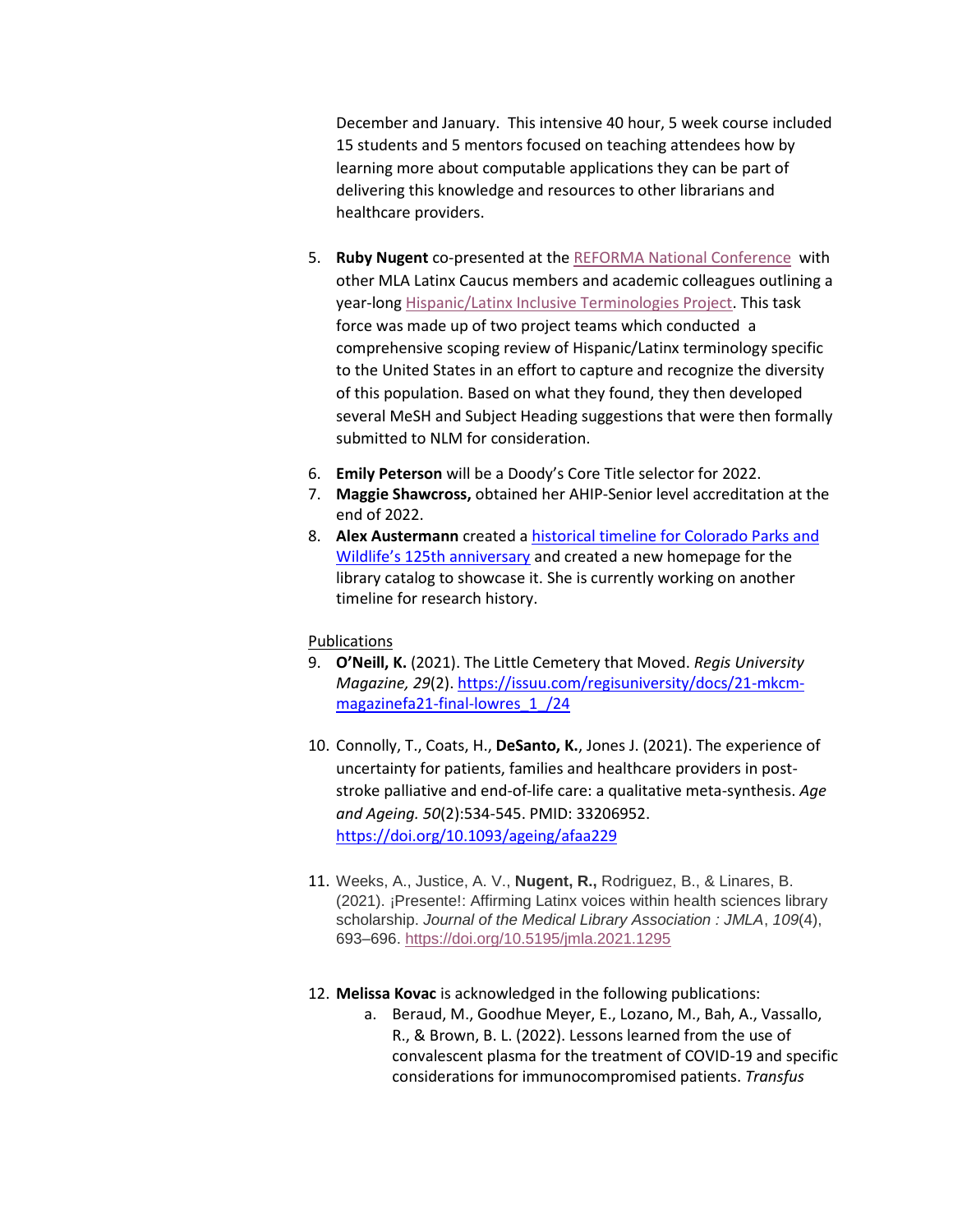*Apher Sci,* 103355. <https://doi.org/10.1016/j.transci.2022.103355>

b. Sethi, D., Martin, K. E., Shrotriya, S., & Brown, B. L. (2021). Systematic literature review evaluating evidence and mechanisms of action for platelet-rich plasma as an antibacterial agent*. J Cardiothorac Surg, 16*(1), 277. <https://doi.org/10.1186/s13019-021-01652-2>

### New Members

**Alex Austermann** is a Research Librarian with Colorado Parks & Wildlife. She states that while she doesn't provide medical information about people, she does provide articles to researchers, biologists and vets about wildlife.

b. Nominating (Kristen DeSanto)

Not holding vote today, but Ellie Svoboda is candidate for secretary.

- c. Bylaws (Jerry Carlson) Nothing to report
- d. Education (Melissa Kovac)

Nothing to report, our speaker got sick today but willing to come back on another day.

- e. Internet (Jeff Kuntzman) Changed up CCML homepage after getting some suggestions
- f. Social Media (Catisha Benjamin)

No updates

g. Awards (Elizabeth Thom Charles)

Fran Ricker awarded Library Champion Award, updated protocols under duress of COVID 19 pandemic, Marla Graber Award still accepting nominations

h. Archives (Raven Morrigan)

Finished the job to create DOI for all items, Haiku doesn't use handles, DOI had to be done.

- IX. Old Business: None
- X. New Business:
	- a. Strategic Planning Report and Discussion

Strategic Brainstorming

Looked at 4 questions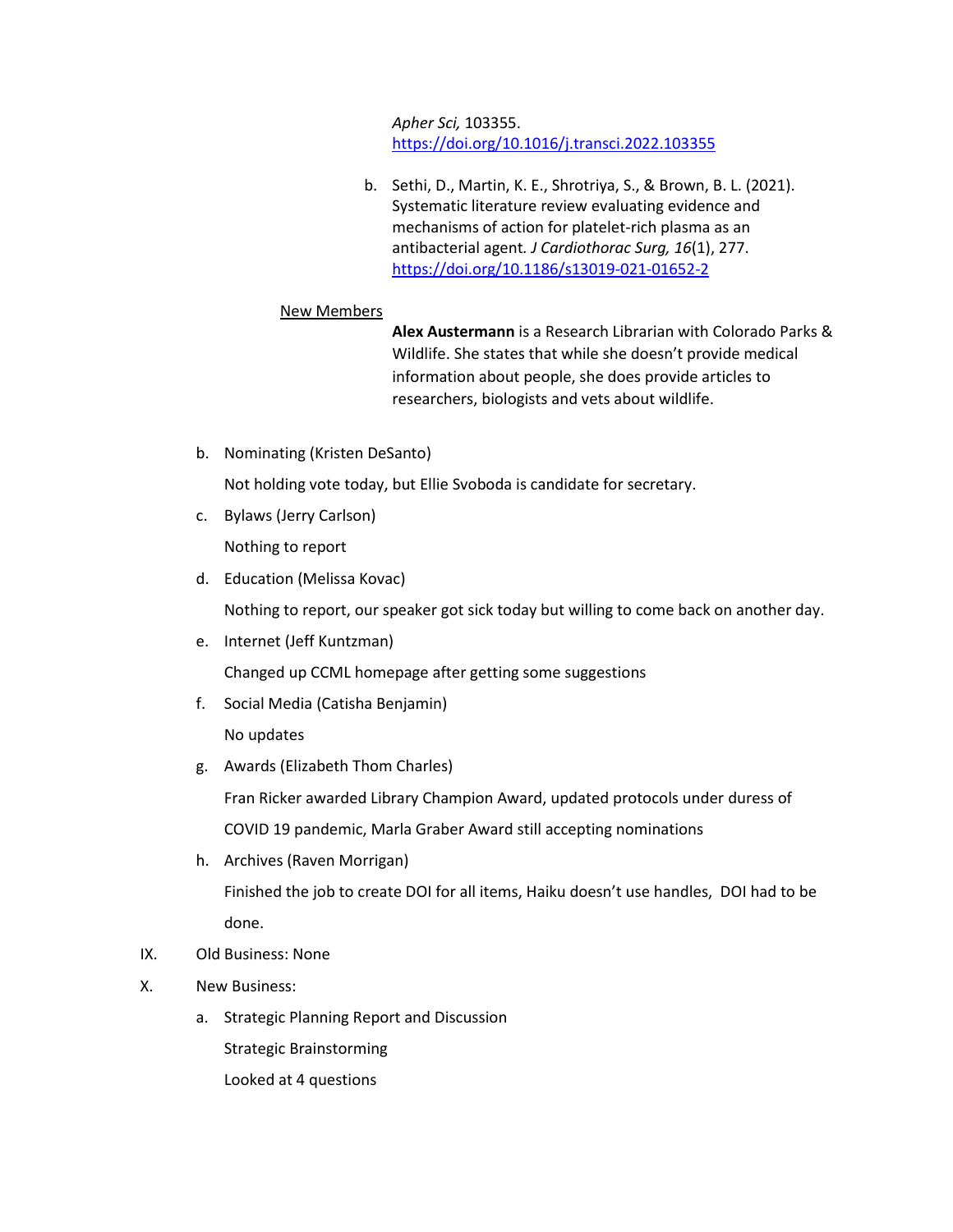- 1. What is the mission? Here to support medical librarianships, bring in medical librarianship, collegial and networking, community building, education-formal and informal.
	- It's collegial. We know each other. It's not too big. Feel comfortable asking others for help. There are others who are willing to help.
	- Love this group because they don't do traditional library work, comes to learn what challenges and successes librarians are going through. Feels like they could come to any of us for help and we will help and be honest to one another.
	- Lots of new faces (exciting). This group has been great and supportive.
	- Coming back to the librarian world after many years away, I am very glad CCML is here.
	- Coming back to the librarian world after many years away, I am very glad CCML is here.
	- There are conversations that are more casual or can get more in-depth than what happens over Zoom or listservs. This is where you really get a sense of what people are working on and thinking about
	- CCML is great for new members such as myself, learning about the career of librarianship.
	- As a solo for many years, this group has been wonderful education and colleagues especially helpful
	- I love attending for support from other medical librarians. I also love attending in person.
- 2. Strengths?
	- Networking, dedicated members, knowledge on health/medical librarianship
	- Data specialization aspect
- 3. Challenges?
	- Small group of members running the show (workload issue), fairly top-heavy organization, lack of outward advocacy for profession, shrinking field, reliance on volunteer time from a small number of people
	- CCML writing group suggest that they need to be on a committee.